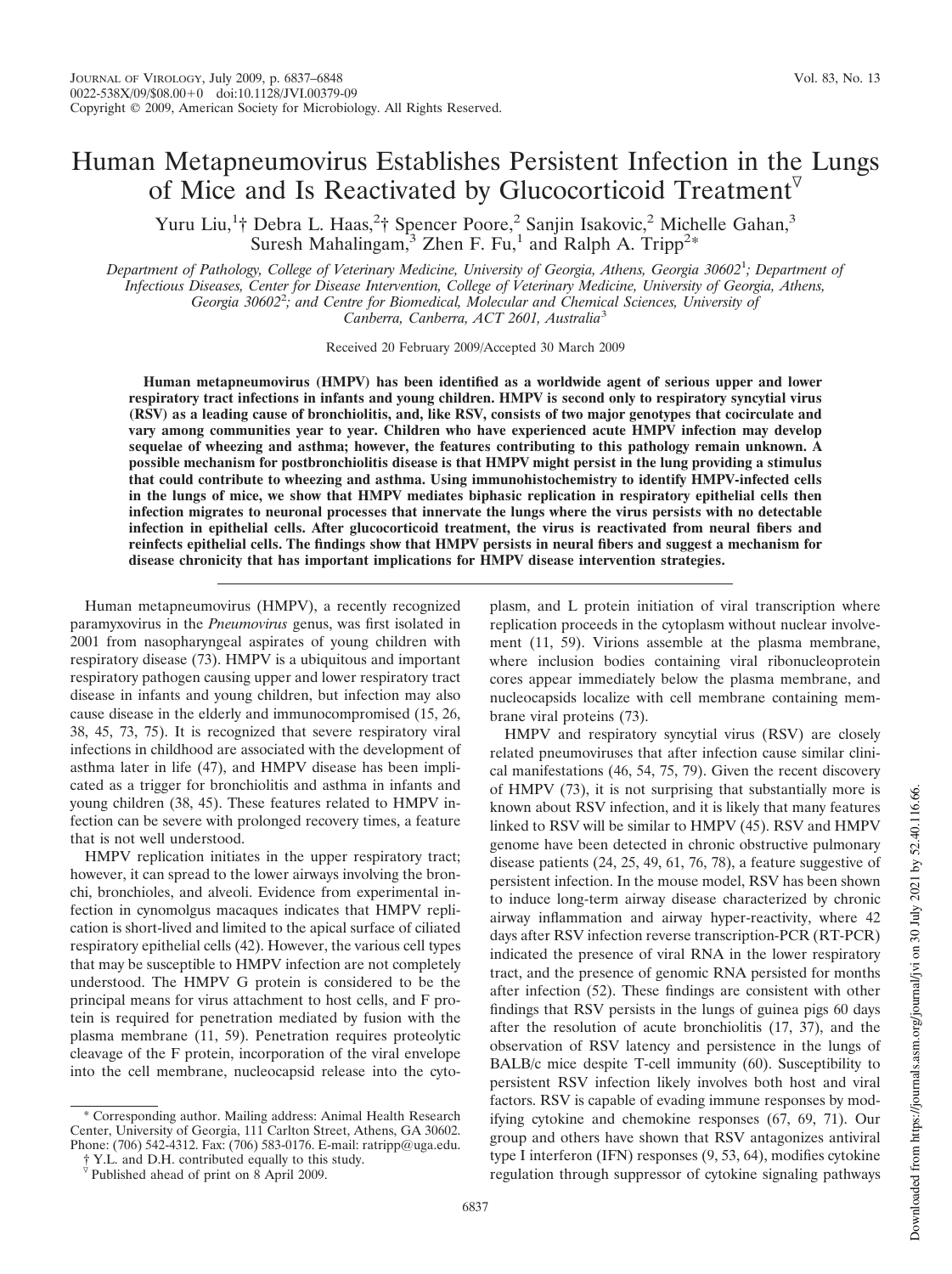

FIG. 1. Kinetics of HMPV replication in BALB/c mice as demonstrated by lung virus titers. Mice were intranasally infected with  $5 \times 10^5$  PFU of HMPV/CAN97-83, and the lung titers were determined at the time points indicated by using an immunostaining plaque assay as previously described (1). The error bars indicate the standard error of the mean.

(53), mimics the activities of CX3C chemokines (68), alters pulmonary T-cell trafficking (34, 68, 70), inhibits apoptosis (28, 30), and enters immune-privileged cells such as pulmonary neurons (43, 61). RSV may also escape an established immune response through variability in envelope-associated protein genes (13, 80). Persistent HMPV infection has been documented in hematopoietic stem cell transplantation patients (20, 22), where HMPV infection in the lower respiratory tract was associated with respiratory failure in some immunocompromised adults (22), and evidence indicates that HMPV may persist the lungs of HMPV-infected mice (1, 2, 32). Like RSV, emerging studies are revealing that HMPV modulates aspects of immunity to facilitate replication, and it is possible these attributes may also contribute to persistence.

The evidence that HMPV may persist in the lungs after infection suggests that HMPV utilizes mechanisms to avoid or reduce host immunity to infection. HMPV lacks nonstructural NS1 and NS2 genes (5) that have been shown for RSV to antagonize the activities of type I IFNs (9, 29, 64). Despite the absence of this feature, HMPV appears to be able to inhibit the type I IFN antiviral response through other mechanisms. In one study that examined HMPV-infected lung epithelial cells, it was shown that HMPV is capable of regulating IFN-mediated signaling through regulation of STAT1 phosphorylation and nuclear translocation (21). In addition, HMPV G protein has recently been shown to associate with the intracellular viral RNA sensor, RIG-I, and inhibit RIG-I-dependent gene transcription and cellular signaling (4). In that study, infection of airway epithelial cells with a recombinant HMPV lacking the G protein resulted in higher levels of chemokines and type I IFNs compared to cells infected with wild-type HPMV and indicated that the G protein mediated an effect that was linked to nuclear factor (NF)- $\kappa$ B and IFN regulatory factor transcription factors (4).

HMPV and RSV have many similarities including clinical manifestations of disease (46, 54, 75, 79), and evidence for persistence after infection (1, 2, 17, 23, 32, 37, 60, 61). Since RSV may infect primary cortical neurons and neurons that innervate the lungs of BALB/c mice (43), we postulated that HMPV may also infect immune-privileged neuronal cells that innervate the lungs of BALB/c mice as a means to facilitate persistence. In the present study, we examine infection of BALB/c mice with strain A HMPV/CAN98-83 and show that HMPV undergoes biphasic replication of respiratory epithelia in the lung, persists in neuronal processes or fibers that innervate the lungs of mice, and can be reactivated from neuronal processes by dexamethasone (Dx) treatment leading to reinfection of respiratory epithelia and histopathology. The implications of these findings are important in understanding HMPV disease sequelae and disease chronicity and may also have important implications for patients receiving steroid treatment to reduce pulmonary inflammation or chronic obstructed airways linked to previous respiratory virus infection (33, 62).

#### **MATERIALS AND METHODS**

**Animals.** Four- to six-week-old, specific-pathogen-free female BALB/c mice were purchased from Harlan Sprague-Dawley Laboratories (Indianapolis, IN). The mice were housed in microisolator cages and fed sterilized water and food ad libitum. Experiments were approved by Institutional Animal Care and Use Committee at the University of Georgia.

**Virus preparation and cell lines.** Rhesus monkey kidney cells (LLC-MK2; ATCC CCL 7.1) were maintained in GlutaMAX-I reduced serum medium (Opti-MEM; Gibco USA) supplemented with 5% fetal bovine serum (TCM; HyClone, Logan, UT). A HMPV stock was prepared in LLC-MK2 cells by using similar methods as previously described (1). Briefly, before infection, 80% confluent LLC-MK2 cells were washed three times in serum-free Opti-MEM and then infected with strain A HMPV/CAN98-83 (HMPV) at a multiplicity of infection of 0.5. The virus was allowed to adsorb for 1.5 h at 37°C in serum-free Opti-MEM containing 2.5 µg of TPCK (tolylsulfonyl phenylalanyl chloromethyl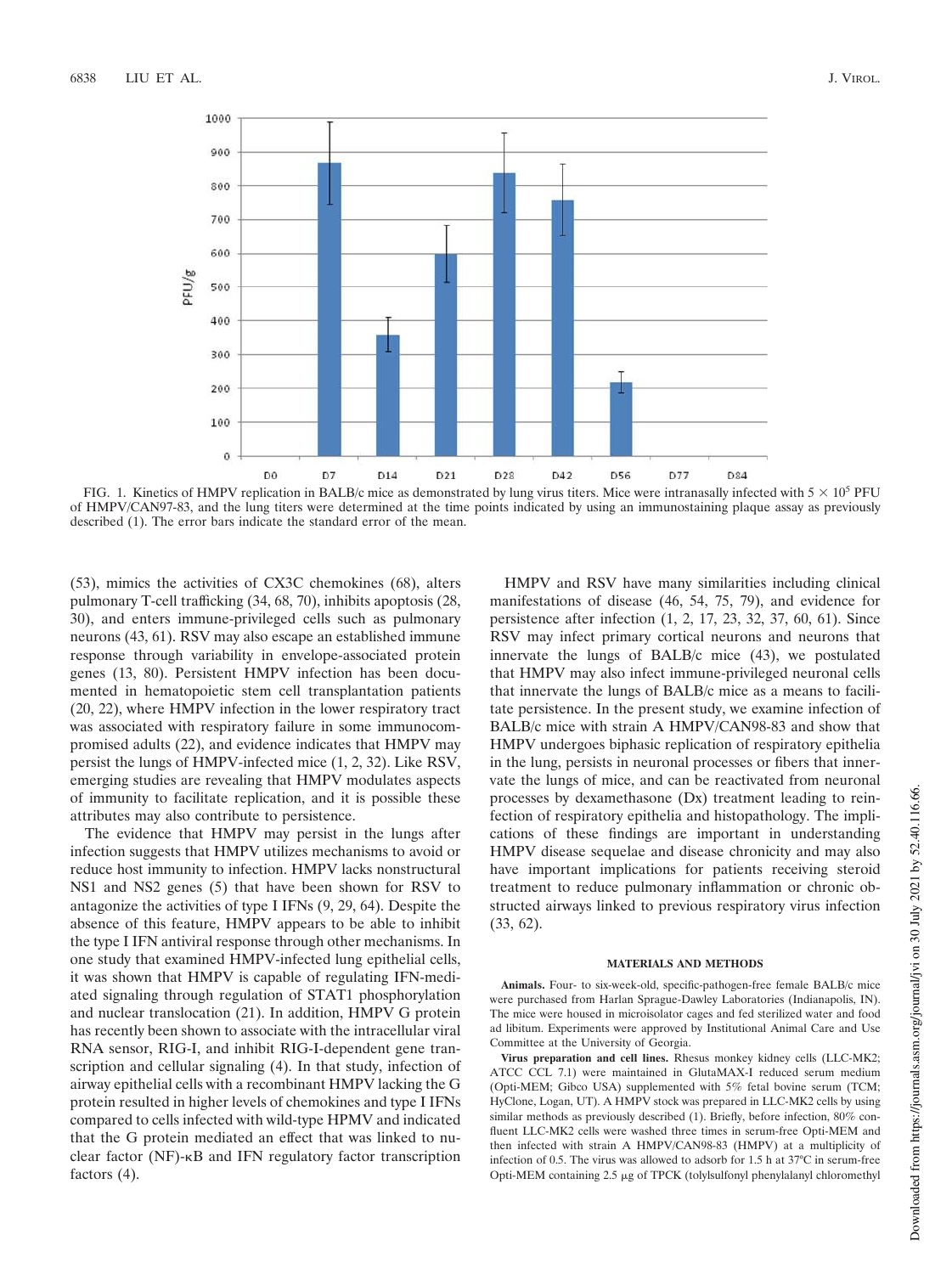

FIG. 2. IHC detection of HMPV infection in lung sections. Paraffin-embedded lung sections collected from mice at the times indicated were prepared as previously described (35, 36) and stained with rabbit antisera reactive to  $\overline{H}MPV$  G protein. (A) Images ( $\times$ 25 magnification) of the lung section are separated by the dashed line from  $\times 100$  magnification images for each time point examined. (B) To aid interpretation, the IHC scores are indicated. IHC scores are indicated as follows: 0, no IHC staining detected or negative;  $0.5$ ,  $\leq 10\%$  cells have detectable IHC staining; 1, weak positive where 10 to 20% cells have detectable IHC staining; 2, positive where 30 to 40% cells have detectable IHC staining; 3, positive where 50 to 70% cells have detectable IHC staining; and 4, strong positive where 80 to 100% cells have detectable IHC staining.

ketone)-treated trypsin (Worthington Biochemical Corp)/ml, after which the infected cultures were incubated for 7 to 8 days in Dulbecco modified Eagle medium containing 5% heat-inactivated fetal bovine serum (TCM) and 5  $\mu$ g of trypsin/ml. Infected cells were harvested by removal of the medium, replacement with a minimal volume of serum-free Opti-MEM, followed by two snap-freezethaw cycles at  $-70$  and  $4^{\circ}$ C, respectively. The contents were collected, sonicated on ice by using a Handheld Sonic Dismembrator (Fisher Scientific model 100), and centrifuged at  $4,000 \times g$  for 20 min at 4°C to remove cell debris, and the titer was determined by plaque assay as described below.

**Infection, sampling, and Dx treatment.** BALB/c mice were anesthetized by intraperitoneal administration of 2,2,2-tribromoethanol (Avertin) and infected intranasally with  $5 \times 10^5$  PFU of HMPV. Mice were sacrificed at days 0, 7, 10, 14, 21, 28, 56, and 77 days postinfection (p.i.) for virus titer determination, immunohistochemistry (IHC), and RT-PCR. Prior to removal of lungs, anesthetized mice were exsanguinated by severing the right caudal artery. By day 77 p.i., no detectable HMPV antigen was observed in IHC sections stained with a polyclonal antibody directed against HMPV, by a polyclonal antibody directed against HMPV G protein, or by immunostaining plaque assay of lung lysates.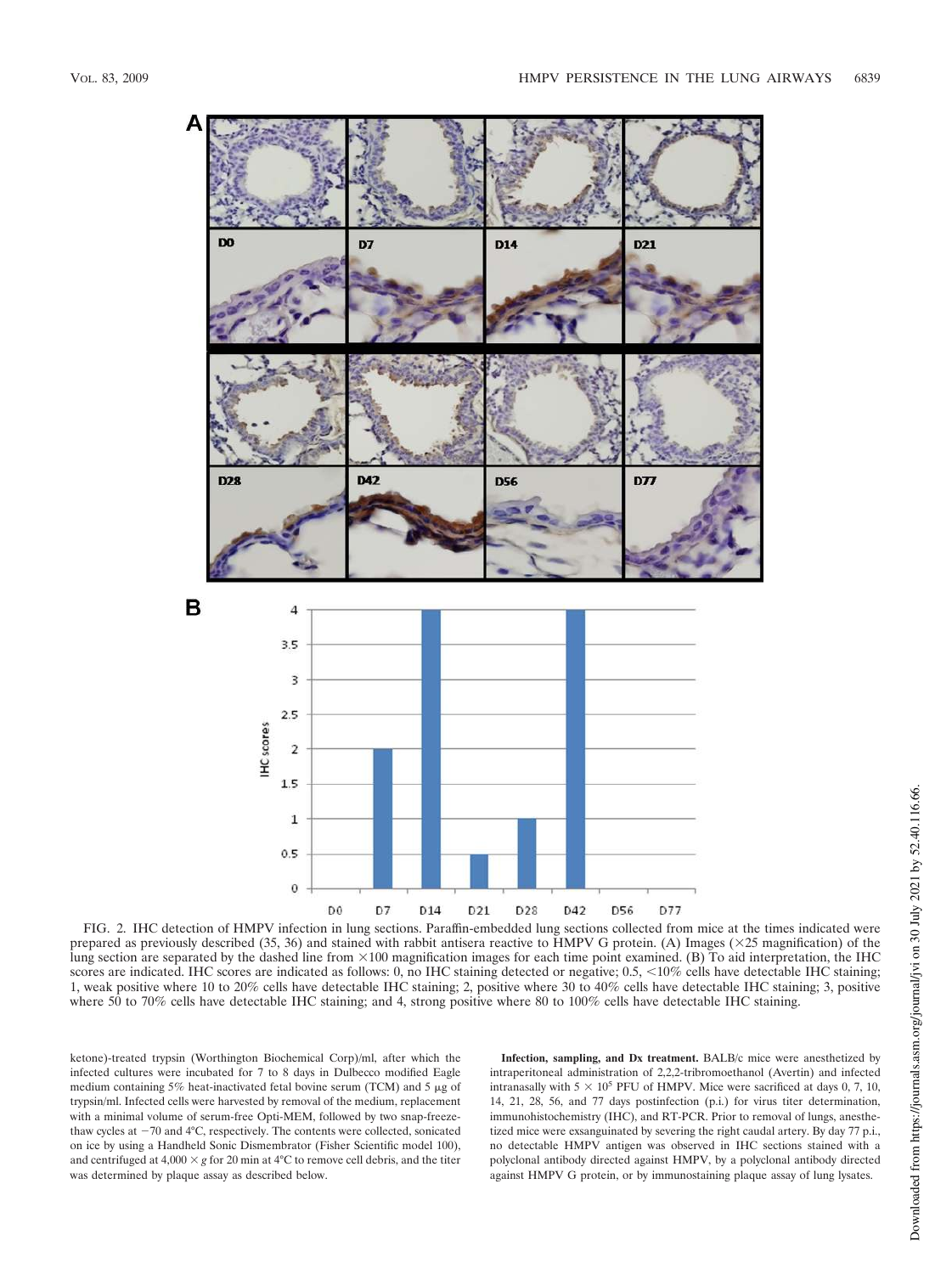

FIG. 3. IHC detection of HMPV infection in neuronal processes that innervate the lungs. (A) Lung sections were prepared from mice at the times indicated and stained with rabbit antisera reactive to HMPV G protein or using monoclonal antibody specific to the neuron marker, PGP9.5. The sections represent  $\times 25$  magnification. (B) Lung sections were evaluated for in situ hybridization of HMPV M gene genomic RNA as previously described (3). The boxes and circles indicate areas of hybridization in PGP9.5+ cells. (C) Quantitative analysis of in situ hybridization signals was determined to aid interpretation. Five images were randomly captured from each lung section; the defined image area was measured based on the fluorescence intensity, and the cumulative fluorescence was normalized to a total fluorescence<br>distribution in 50,625-µm<sup>2</sup> area of tissue.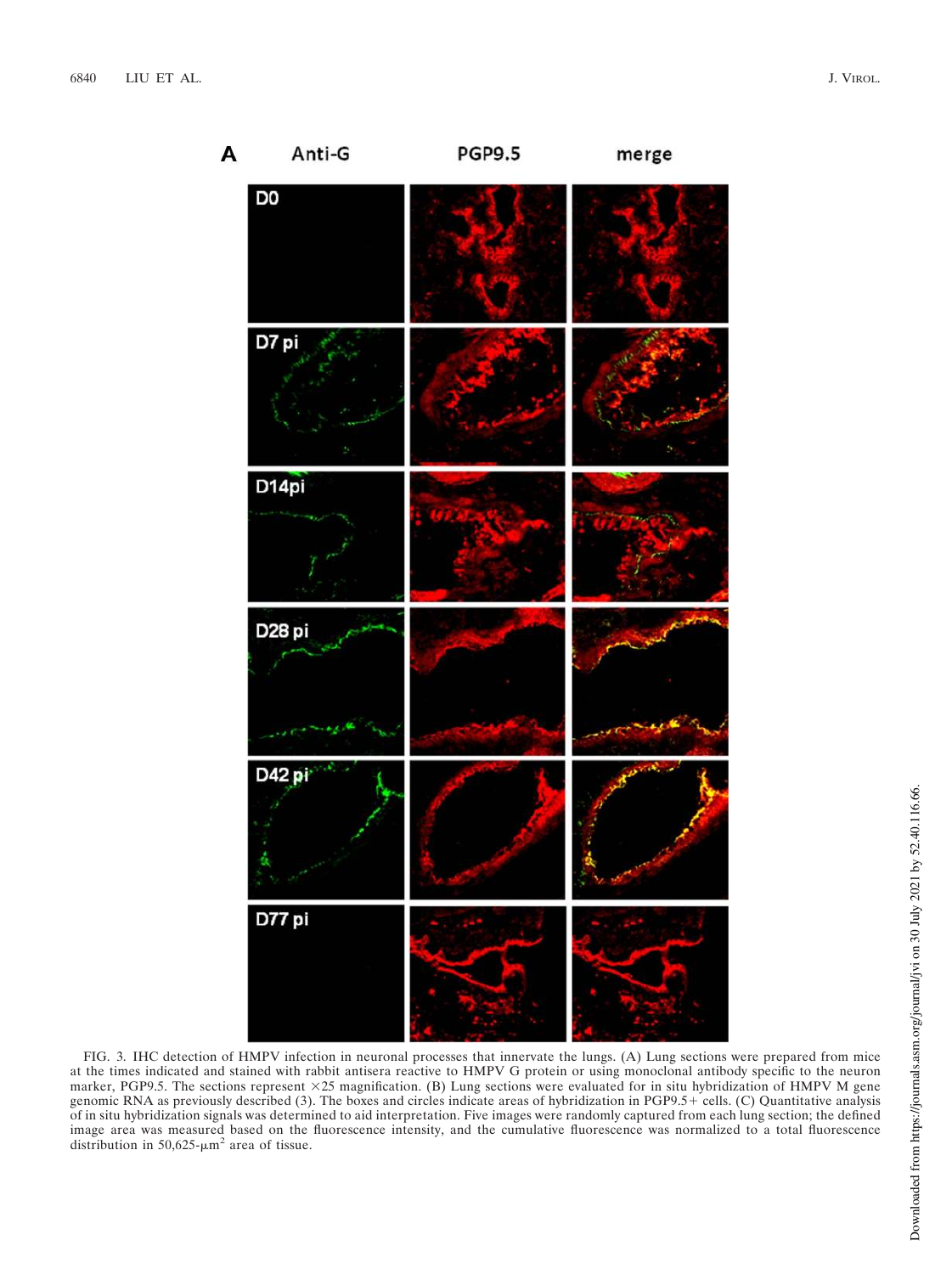

For Dx treatment, mice at day 77 p.i., were intravenously administered the glucocorticoid, Dx (Sigma), by tail vein injection given in three doses of  $0.75 \mu g$ of Dx and 300  $\mu$ l of phosphate-buffered saline (PBS) every other day for 6 days. The  $3$ - $\mu$ g dose of Dx has previously been shown to enable virus reactivation of herpes simplex virus type 1-infected mice (31, 58). Untreated mice received intravenous tail vein injections of three doses of PBS vehicle only. Both treated and untreated mice were then sacrificed at days 0 (i.e., day 77 p.i.), 4, 7, and 13 posttreatment for virus titers, IHC, and quantitative PCR analysis. Lung tissues were collected on ice in 1 ml of PBS (Gibco/Invitrogen) to determine virus titers or collected in RNA Later (Ambion, Austin, TX) for RT-PCR analysis.

**Virus titers.** HMPV titers from homogenized lungs were determined by immunostaining plaque assay using rabbit anti-HMPV G protein rabbit serum (Biosynthesis, Inc., Lewisville, TX) raised against two HMPV peptides, G1-17 (amino acids [aa] 1 to 17 of strain A HMPV/CAN98-83; MEVKVENIRAIDM LKAR) and G203-219 (aa 203 to 219 of strain A HMPV/CAN98-83; EETGSA NPQASVSTMQN) as previously described (8). Pooled antisera were tested by enzyme-linked immunosorbent assay (ELISA) for reactivity to the immunizing peptides, to an irrelevant peptide control, to HMPV/CAN98-83-infected LLC-MK2 cell lysate, and to uninfected LLC-MK2 cell lysate control. Briefly, HMPVinfected and uninfected lungs were collected, and 1.0 g of tissue was homogenized in 1 ml of PBS. The lung homogenates were placed on ice for 15 min to allow debris to settle. Clarified lung lysates were diluted 10-fold in serum-free Opti-MEM, added to 95% confluent LLC-MK2 cells in serum-free Opti-MEM in 24-well plates (BD Falcon, San Jose, CA), and incubated for 1 h at 37°C, followed by SeaPlaque agarose overlay in serum-free Opti-MEM containing 2.5 g of trypsin/ml. At day 6 p.i., the overlay medium was removed from the cells on the 24-well plates, the wells were carefully washed with PBS, and the cells were fixed with acetone-methanol (60:40). After air drying, the cells were immunostained with affinity-purified rabbit anti-HMPV G protein rabbit antisera, and the plaques were enumerated with  $3'$ , $3'$ -diaminobenzidine (DAB; Vector Laboratories, Burlingame, CA).

**IHC.** For IHC staining, paraffin-embedded lung sections were prepared as described previously  $(35, 36)$ . Briefly,  $5-\mu m$ -lung sections were deparaffinized in xylene and hydrated in graded ethanol, followed by deionized water. Endogenous peroxidase activity was blocked by incubating the sections in 2% hydrogen peroxide in methanol for 1 min. Sections were stained overnight with appropriate dilutions of rabbit antisera reactive to HMPV G protein or using monoclonal antibodies specific to neuron marker PGP9.5 (Abcam) or an epithelial cell marker, Cytokeratin  $7+$  (Chemicon), as previously described (3). Biotin-conjugated goat anti-rabbit secondary antibody was applied as appropriate or used alone as a control, followed by incubation with ABC-peroxidase complex. A DAB substrate kit was used to develop coloration according to commercial recommendations (Vector Laboratories). No substantial background staining was evident with secondary antibody staining alone. Cryostat sections of 15-umpore-size thickness were used for colocalization studies of HMPV G protein with neuron marker PGP9.5 (Abcam) or epithelial cell marker Cytokeratin  $7+$  as previously described (3). Alexa Fluor 488-conjugated goat anti-rabbit or Alexa Fluor 555-conjugated goat anti-mouse secondary antibody (Invitrogen) was used to detect primary antibody staining. For in situ hybridization and IHC studies, after in situ hybridization, the sections were blocked with 5% normal goat serum and subjected to IHC staining as described above. The sections were visualized by using a Zeiss LSM 510 confocal microscope. The nuclei were counterstained with DAPI (Vector Laboratories), mounted, and analyzed.

To aid interpretation of the IHC results, all scoring was done blinded using an IHC score as follows: 0, no IHC staining detected/negative;  $0.5$ ,  $\leq 10\%$  cells have detectable IHC staining; 1, weak positive where 10 to 20% cells have detectable IHC staining; 2, positive, where 30 to 40% cells have detectable IHC staining; 3,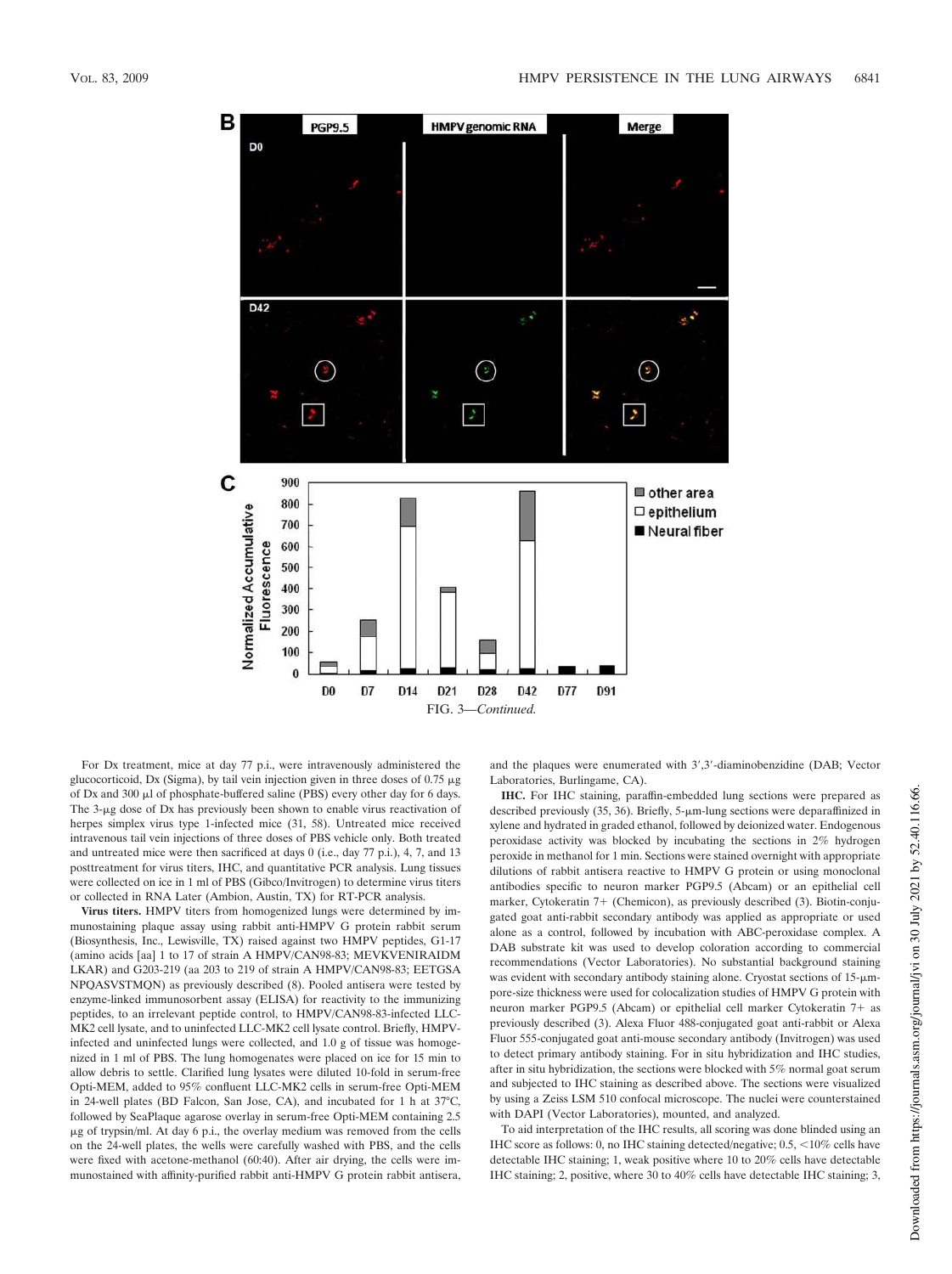positive where 50 to 70% cells have detectable IHC staining; and 4, strong positive where 80 to 100% cells have detectable IHC staining.

In situ hybridization. We used 5-um paraffin sections for in situ hybridization of HMPV M gene genomic RNA. The probes were synthesized by Invitrogen with 5' modification of Alexa Fluor 488 or biotin. The sequences of probes were as follows: 5-TCTGTATGCTGCATCACAAAGTGGTCCAATACTAAAAG TGAATGCATCGGCCCAG-3' and 5'-AATCAGCCACTGTTGAAGCTGCA ATAAGCAGTGAAGCAGACCAAG-3'. In situ hybridization was performed as previously described (3). Briefly, lung sections were deparaffinized and fixed with  $2\%$  formaldehyde, followed by digestion with 10  $\mu$ g of proteinase K/ml. The sections were heat treated at 98°C for 2 min to inactivate proteinase K. Subsequently, the sections were incubated with 1 pmol of probes diluted in Enoko hyb-buffer (VWR)/ $\mu$ l with 2% bovine serum albumin at 95°C for 5 min at 48°C for 4 h or overnight in a humidified atmosphere. The sections were washed with  $2 \times$  saline sodium citrate (SSC) buffer made from a  $20 \times$  stock solution consisting of 3 M sodium chloride and 300 mM trisodium citrate (adjusted to pH 7.0 with HCl) for 5 min,  $1 \times$  SSC for 5 min, and  $0.5 \times$  SSC for 5 min at 50°C and then examined by using a fluorescence microscope. Quantitative analysis of in situ hybridization signals were calculated by using LSM 510 software Histo-program (Zeiss). Five images were randomly captured from each section. The defined area of images was measured based on the fluorescence intensity, and the cumulative fluorescence was normalized to a total fluorescence distribution in a 50,625- $\mu$ m<sup>2</sup> area of tissue.

**RT-PCR analysis.** Total RNA was isolated from HMPV-infected BALB/c lung tissue utilizing a commercial RNA isolation kit (Totally RNA; Ambion, Austin, TX) according to the manufacturer's protocol. Briefly, RT-PCR primers were generated to the N gene of strain A HMPV/CAN98-83. HMPV N gene forward primer (5'-CACCGGCAAAGCATTAGGCTCATC-3') and reverse primer (5'-TTTGGGCTTTGCCTTAAATG-3) were used for RT, followed by 35 cycles of PCR. For RNA quality control, the housekeeping gene GAPDH (glyceraldehyde-3-phosphate dehydrogenase) was amplified by using the GAPDH forward primer (5'-GGGTGGAGCCAAACGGTC-3') and the GAPDH reverse primer (5-GGAGTTGCTGTTGAAGTCGCA-3). Plasmid DNA containing the HMPV N gene was used to generate a standard curve, based on genome copy number using the HMPV N gene forward primer (5-GCAGCAAAGCAGAA AGTTTATTCGT-3), reverse primer (5-CCCACCTCAGCATTGTTTGAC-3), and probe labeled with the dye FAM (5-CAGCACCGTAAGCTT-3; Applied Biosystems, Foster City, CA).

**Statistical analysis.** Lungs were collected from six animals/time point/experiment in three to four separate experiments. All experiments were performed in triplicate, and the mean values  $\pm$  the standard deviation determined for three separate assays. Statistical significance was determined by using a Student *t* test, where a *P* value of  $\leq 0.05$  was considered statistically significant.

## **RESULTS**

**Lung virus titers after HMPV infection.** Previous findings from our laboratory examining HMPV/CAN98-75 replication in BALB/c mice showed that HMPV replicated in lung tissues with biphasic kinetics where infectious virus was recovered out to day 60 p.i. despite the presence of HMPV-specific and neutralizing antibodies (1). In the present study, lung virus titers in BALB/c mice intranasally infected with  $5 \times 10^5$  PFU HMPV/CAN97-83 were determined at days 0 to 84 p.i. by immunostaining plaque assay (1, 2). Similar to our previous findings (1), HMPV/CAN97-83 (HMPV) replicated in a biphasic mode with peak virus titers occurring at days 7 and 28 p.i. (Fig. 1). The first peak of virus replication was evident in the lungs at day 7 p.i. However, by day 14 p.i., lung virus titers decreased but then increased at day 21 p.i. where a second peak in virus titer occurred at day 28 pi. Lung virus titers remained high out to day 42 p.i. but had considerably decreased at day 56 p.i. and were undetectable at day 77 and 84 p.i. (Fig. 1). These results suggest that HMPV persists to day 56 p.i., a feature similar to that shown for HMPV/ CAN98-75 infection in mice (2).

**IHC detection of HMPV infection.** To determine the degree of HMPV infection in the lungs, lung sections from mice infected with HMPV at days 0 to 77 p.i. were evaluated by IHC and scored as indicated in Materials and Methods. Similar to the lung virus titers that showed biphasic replication (Fig. 1), biphasic HMPV infection of respiratory epithelial cells was detected by IHC with peak antigen staining occurring at days 14 and 42 p.i. (Fig. 2). HMPV infection was detected by IHC at day 7 p.i., where 30 to 40% of the cells had detectable IHC staining (Fig. 2B). By day 14 p.i., 80 to 100% of the cells were strongly positive for IHC staining; however, by day 21 p.i.,  $10\%$  of the cells had detectable IHC staining. The cells in lung sections were weakly positive at day 28 p.i., where 10 to 20% cells had detectable IHC staining; however, at day 42 p.i., 80 to 100% of the cells were strongly positive for IHC staining (Fig. 2). Weak to no IHC staining was detected at day 56 p.i., no IHC staining was evident at day 77 p.i. (Fig. 2), and no IHC staining was detected at time points out to day 98 p.i. (data not shown). In general, the lung virus titers (Fig. 1) followed a similar trend as the IHC staining of respiratory epithelial cells (Fig. 2) where there were early and late peaks of detection. A possible explanation for the differences in kinetics of IHC and virus detection may be that HMPV enters a persistent state in the lungs of infected mice. Persistent infections may involve stages of both silent and productive infection without producing damage to the host cells and can be maintained by modulation of virus and host gene expression and modification of the host immune response.

**Detection of HMPV infection of PGP9.5 neuronal cells.** The evidence for biphasic replication of HMPV in the lungs of infected mice (Fig. 1 and 2), and the previous findings of persistent infection despite the presence of an anti-HMPV immune response (1, 2) indicate that HMPV can evade immunity. One potential mechanism of immune evasion is infection of immune-privileged cells such as neuronal processes that innervate the lungs. Since HMPV and RSV are closely related pneumoviruses that cause similar clinical manifestations (46, 54, 75, 79), and RSV has been shown to infect  $PGP9.5<sup>+</sup>$  neuronal processes that innervate the lungs of mice, lung sections were examined for evidence of HMPV infection of neuronal cells at days 0 to 77 p.i. In these studies, lung sections were stained for the expression of PGP 9.5, a neuron-specific marker (19, 77), or HMPV G protein (Fig. 3A). The results showed HMPV G protein staining in the respiratory epithelia at days 7 to 42 p.i., a feature correlating with detection of virus over this period (Fig. 1 and 2) and, as expected, PGP9.5<sup>+</sup> staining of lung sections was evident at all time points examined (Fig. 3A). Of note, HMPV G protein detection merged with PGP9.5 staining at days 28 to 42 p.i., indicating HMPV infection of neuronal cell processes innervate the lungs.

In situ hybridization was performed to confirm the presence of HMPV genomic RNA in PGP9.5<sup>+</sup> cells in the lung sections at days 0 to 91 p.i. Hybridization signals from the HMPV M gene were measured based on the fluorescence intensity and the cumulative fluorescence normalized to a total fluorescence distribution in 50,625- $\mu$ m<sup>2</sup> area of tissue. The results are shown for day 42 p.i. (Fig. 3B) and confirm that PGP9.5<sup>+</sup> neuronal cells harbor HMPV genomic RNA. Evaluating the distribution of HMPV genomic RNA across the tissue slice revealed that the majority of signal occurred along the epithelium with a very small fraction of signal in neural fibers; however, no HMPV genomic RNA was detectable in epithelial cells at days 77 or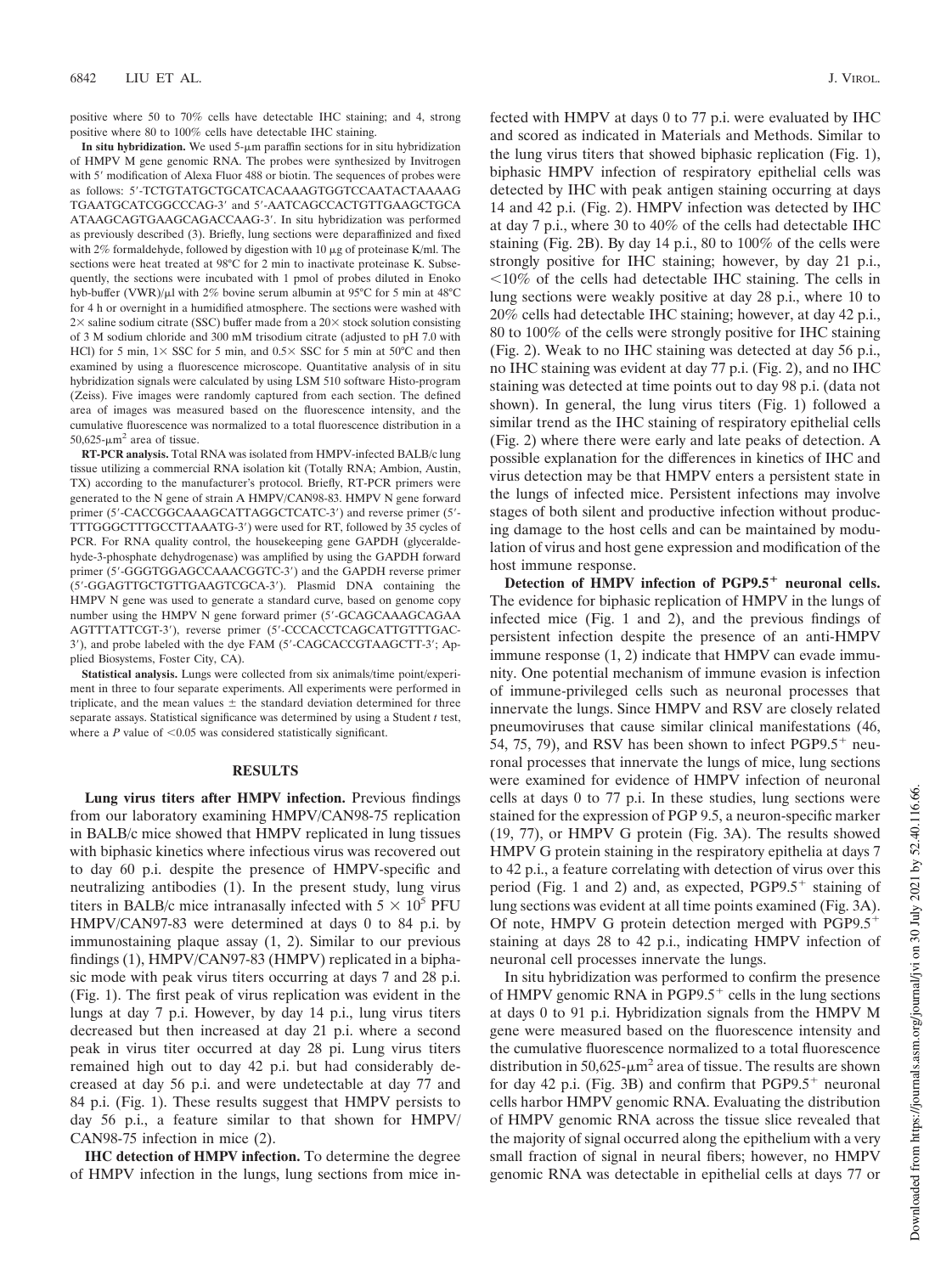

mice at the times indicated after Dx (+Dx) or PBS ( $-Dx$ ) treatment and stained with rabbit antisera reactive to HMPV G protein. (A) Images ( $\times$ 100 magnification) of the lung sections are shown. (B) To aid interpretation, the IHC scores are indicated as follows: 0, no IHC staining detected or negative; 0.5, 10% cells have detectable IHC staining; 1, weak positive where 10 to 20% cells have detectable IHC staining; 2, positive where 30 to 40% cells have detectable IHC staining; 3, positive where 50 to 70% cells have detectable IHC staining; and 4, strong positive where 80 to 100% cells have detectable IHC staining. +, Dx treatment; -, no Dx treatment. (C) Lung virus titers steroid activation. Lung virus titers were determined at days 4, 7, or 13 posttreatment by using immunostaining plaque assay as previously described (1). The error bars indicate the standard error of the mean. The asterisk indicates significant ( $\overline{P}$  < 0.05) differences between day 13 and day 4 lung virus titers after Dx treatment.

91 p.i. (Fig. 3C). Interestingly, peak M gene signal correlated with IHC staining over the course of infection but was delayed relative to peak lung virus titers, an effect that may be linked to the persistent state of HMPV infection.

**HMPV is reactivated after steroid treatment.** To determine whether HMPV could be reactivated from the lungs of infected mice at a time point where no infectious virus (Fig. 1) or infection could be detected by IHC (Fig. 2), and no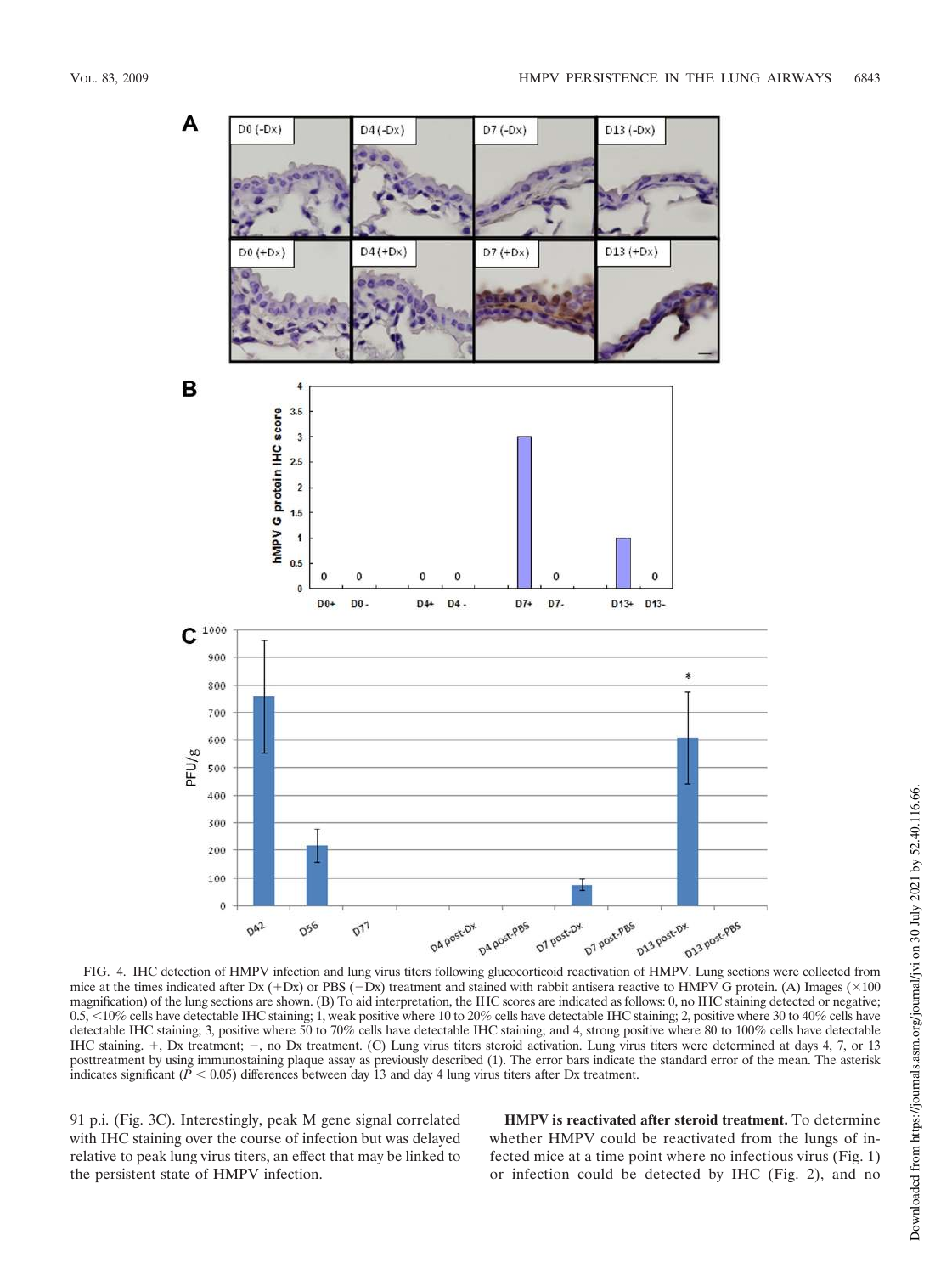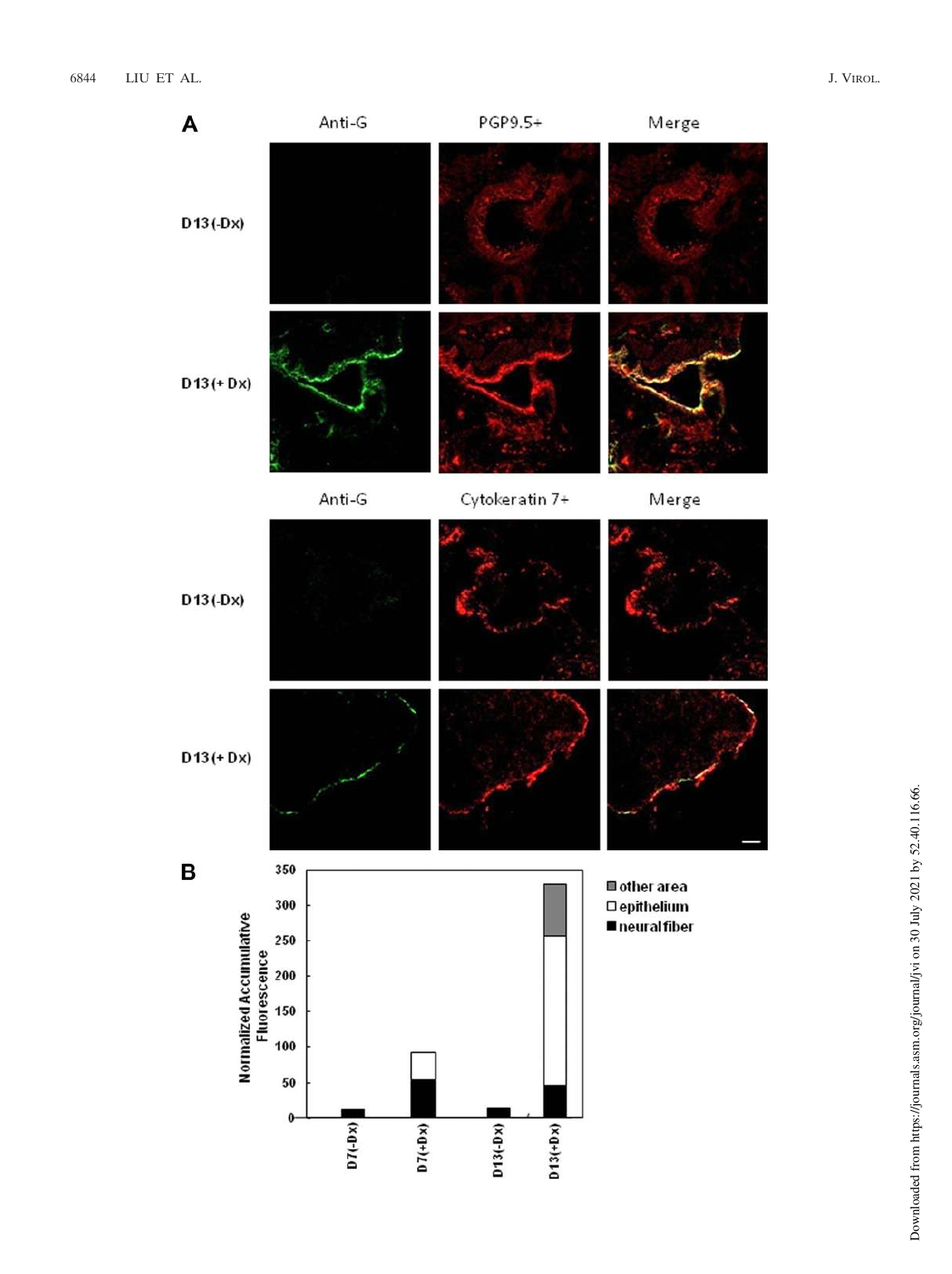genomic RNA was detectable in epithelial cells (Fig. 3C), HMPV-infected mice at day 77 p.i. were intravenously treated with the glucocorticoid Dx using a dose and regimen that has previously been shown to enable reactivation of herpes simplex virus type 1 from infected mice  $(31, 58)$ . Control untreated mice received intravenous tail vein injections of PBS vehicle only. Both treated and untreated mice were then sacrificed at day 0 (day 77 p.i.), day 4 (day 81 p.i.), day 7 (day 84 p.i.), or day 13 (day 90 p.i.) posttreatment to determine reactivation assessed by IHC and lung virus titers (Fig. 4A). The results show that treatment with Dx, but not PBS, reactivates HMPV as detected by IHC staining of respiratory epithelial cells at day 7 and day 13 post-Dx treatment (Fig. 4A). Based on IHC score, at day 7 post-Dx treatment, 50 to 70% of the respiratory epithelial cells had detectable IHC staining, and at day 13 posttreatment, 10 to 20% of the cells had detectable IHC staining (Fig. 4B). Similar to IHC findings, no infectious virus in the lungs was detected at day 4 post-Dx treatment; however, infectious virus was detected at day 7 post-Dx treatment, and significantly  $(P < 0.05)$  higher levels of virus were detected at day 13 post-Dx treatment (Fig. 4C). These results show that persistent HMPV infection in the lung can be reactivated by treatment with a steroid, a feature likely related to the immunosuppressive nature of the steroid (14, 31, 58).

In situ hybridization was performed with the HMPV M gene probe to confirm the presence of HMPV genomic RNA in PGP9.5<sup>+</sup> neuronal processes or Cytokeratin 7+ respiratory epithelial cells after Dx treatment (Fig. 5). The results are shown for day 13 post-Dx or PBS treatment (or day 90 p.i.) since this time point had the highest HMPV virus titers after reactivation with Dx (Fig. 4C). As expected, no HMPV genomic RNA was detectable in PBS vehicle-treated mice; however, HMPV genomic RNA was readily detected in  $PGP9.5+$  neuronal processes and in Cytokeratin  $7+$  respiratory epithelial cells in Dx-treated mice (Fig. 5A). Evaluating the distribution of HMPV genomic RNA across the tissue slice revealed signal occurring in epithelial and neural fibers at day 7 post-Dx treatment; however, substantially higher signal was evident in the respiratory epithelium at day 13 post-Dx treatment (Fig. 5B). These results indicate that HMPV persists in neuronal process and, after Dx treatment, HMPV moves from neuronal processes to infect the surrounding respiratory epithelia.

# **DISCUSSION**

HMPV is represented by two genotypes with prototypical members, including HMPV/CAN97-83 and HMPV/CAN98-75 (7, 63). The overall level of genome nucleotide sequence identity and amino acid sequence identity between HMPV/ CAN97-83 and HMPV/CAN98-75 subgroups has been shown to be 80 and 90%, respectively, with the greatest diversity between these subgroups reported for the G and SH proteins, i.e., 59 and 37% identity, respectively (7). HMPV/CAN97-83 and HMPV/CAN98-75 exhibit ca. 48% antigenic relatedness based on reciprocal cross-neutralization assays with postinfection hamster sera, and 64 to 99% antigenic relatedness based on cross-neutralization assays with postinfection sera from all three primate species (63). The expected biphasic replication for HMPV/CAN97-83 and HMPV/CAN98-75 as previously reported by our group has not been reported in other studies in mice. In one study examining the contribution of T cells to antiviral immunity and pathogenesis after HMPV/CAN97-83 infection of 6- to 7-week-old BALB/c mice, the HMPV titers were shown to peak at day 4 p.i. and remain unresolved, whereas low levels of HMPV were detected out to day 21 p.i. as determined by a 50% tissue culture infective dose assay using LLC-MK2 cells (39). It is possible that the HMPV strain, the time course being evaluated, the methods of virus detection, and/or age of the mice used in the studies may contribute to the differences in HMPV replication observed among studies. For example, in one study that examined age-associated aggravation of clinical disease after HMPV infection, infection of 8-week-old BALB/c mice with a novel subgroup A2 strain of HMPV(C4-CJP05) was delayed compared to 18-month-old mice, although lung virus titers were only evaluated out to day 9 p.i. (18). It is also possible that the dose of virus administered at infection contributes to the differences in the kinetics of peak lung virus expression. For example, in the study reported here mice were intranasally inoculated with  $5 \times 10^5$  PFU HMPV/CAN97-83, and peak virus titers were observed at days 7 and 28 p.i., while in a related study previously reported from our laboratory  $(1)$ , mice were intranasally inoculated with  $10<sup>6</sup>$ PFU HMPV/CAN98-75, and peak virus titers were observed at days 7 and 14 p.i.

The finding in the present study that HMPV infects and persists in neuronal cell processes that innervate the lungs is important for understanding some of the potential mechanisms that may contribute to clinical disease. HMPV shares epidemiological and clinical traits with RSV causing clinical symptoms ranging from upper respiratory tract disease to severe bronchiolitis and pneumonia and may exacerbate chronic obstructive pulmonary disease (6, 12, 48, 51, 57, 61, 73). RSV has been shown to persist in a variety of cells and animal models (10, 17, 37, 60, 61, 66, 72), and infection with RSV has been shown to induce acute and chronic airway disease correlated with pulmonary function abnormalities (23, 52). Since HMPV can cause persistent infection (1, 2, 32), this suggests that persistence may be a potential mechanism that could contribute to post-bronchiolitis disease. Persistent infections

Downloaded from https://journals.asm.org/journal/jvi on 30 July 2021 by 52.40.116.66. Downloaded from https://journals.asm.org/journal/jvi on 30 July 2021 by 52.40.116.66.

FIG. 5. IHC detection of HMPV infection in respiratory epithelial cells and neuronal processes following glucocorticoid reactivation. (A) Lung sections were prepared from mice at day 13 posttreatment with Dx  $(+Dx)$  or PBS  $(-Dx)$  and stained with rabbit antisera reactive to HMPV  $\ddot{\Theta}$ protein, using monoclonal antibody specific to the neuron marker, PGP9.5, or an antibody specific for Cytokeratin  $7+$ . The sections represent  $\times 25$ magnification. (B) Lung sections were evaluated for in situ hybridization of HMPV M gene genomic RNA, and quantitative analysis of in situ hybridization signals was performed to aid interpretation. Five images were randomly captured from each lung section, the defined image area was measured based on the fluorescence intensity, and the cumulative fluorescence was normalized to a total fluorescence distribution in  $\frac{50,625 \text{ }\mu\text{m}^2}{2}$ area of tissue.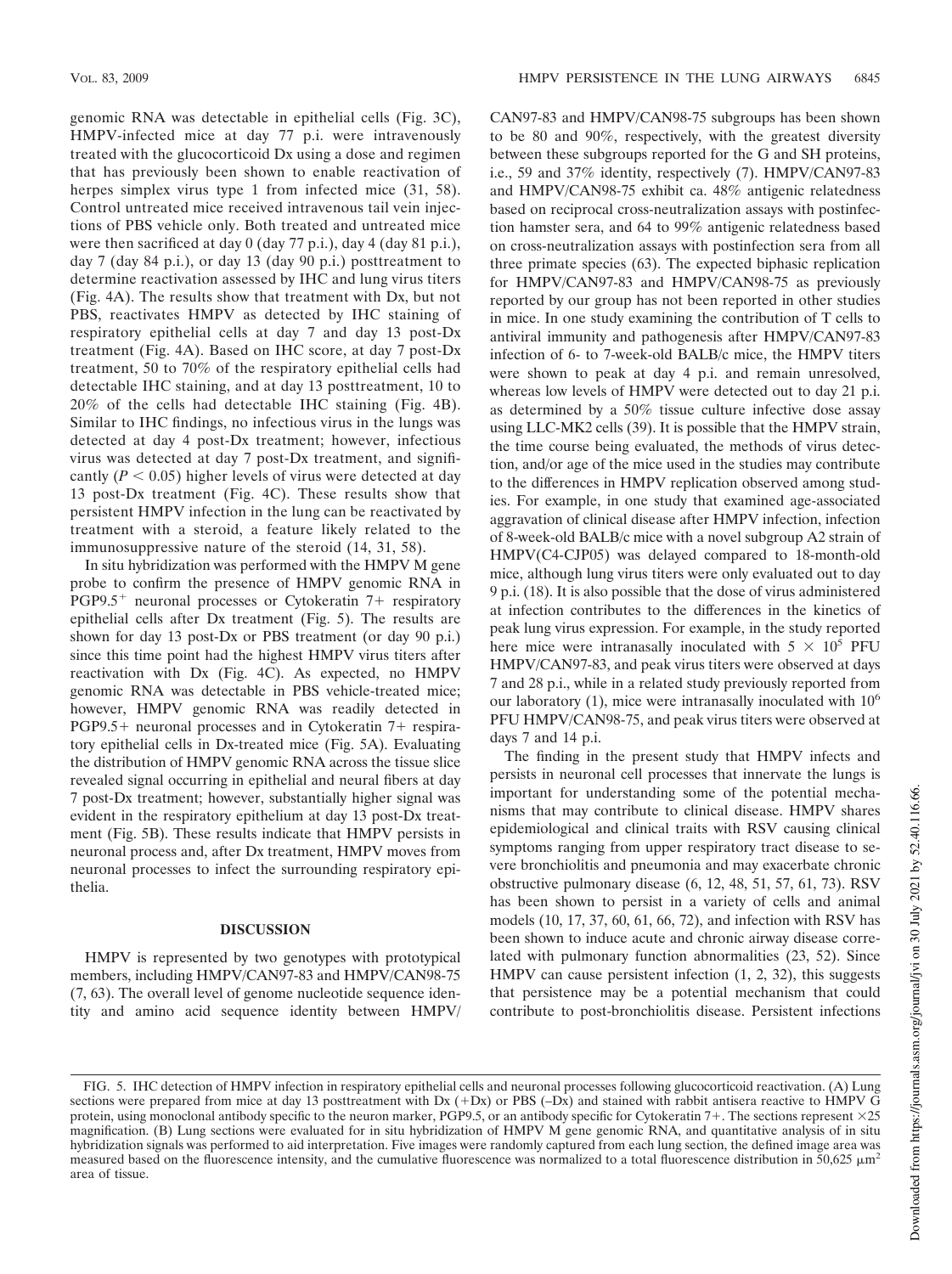by paramyxoviruses are well documented and are often attributed to IFN antagonism by nonstructural (NS) proteins (27, 40, 41, 44, 55, 56) and, for RSV, the attachment G protein and NS proteins have been shown to modify the type I IFN response associated with suppressor of cytokine signaling proteins and IFN-stimulated gene 15 (53). Recently, HMPV has been shown to subvert type I IFN signaling by a mechanism distinct from other paramyxoviruses (21). In that study, HMPV infection was shown to prevent IFN- $\alpha$ -induced phosphorylation and nuclear translocation of STAT1. These findings may provide important insights into the mechanisms associated with HMPV persistence. One consequence of persistent HMPV infection is that persistence may allow for accumulation of viral mutants with better fitness, which may lead to other phenotypes such as nonsyncytial plaque mutants (50), alternatively the accumulation of mutants may allow for persistence. The findings that neuronal cells express several  $\beta$ 1 integrins, including  $\alpha$ 5/ $\beta$ 1 (65), is consistent with integrins  $\alpha$ 5/ $\beta$ 1 promoting infection by HMPV (16).

In situ hybridization analysis detected HMPV genome in the lungs of infected mice out to day 91 p.i. and indicated that respiratory epithelial cells lining the airways contained the majority of HMPV genome out to day 77 p.i., after which HMPV genome could only be detected in neuronal processes. Notably, no evidence of HMPV infection was detected at day 77 p.i. or beyond as determined by IHC staining or by immunostaining plaque assay. However, Dx treatment of HMPV-infected mice at day 77 p.i. enabled reactivation of HMPV that led to substantial lung virus titers at days 7 and 13 posttreatment and reinfection of the surrounding respiratory epithelia at day 13 p.i. as determined by in situ hybridization analysis. These findings support the observation of immune control of persistent HMPV infection as we previously reported (2) and have important implications in disease intervention strategies.

Vaccine studies with cynomolgus macaques which had been vaccinated three times with HMPV within a 10-week period showed no protection against HMPV challenge 8 months after the last boost (74). This result was interpreted as transient immunity despite data showing virus neutralizing antibody titers measured at 8 months that were in the same range as those measured 4 to 6 weeks after the primary infections where the animals were protected (74). In addition, in that study HMPV genome was detectable in macaques challenged 6 weeks or 8 months after the previous infections, while virus neutralizing antibody titers were still present. These results were interpreted as an indication that a certain threshold of virus neutralizing antibody titers is required for protection; however, these results may reflect persistent HMPV infection in the animals and potentially infection of cell types that are immune privileged, as shown in the present study and indicated or implied in other studies (1, 2, 32).

In summary, a better understanding of the mechanisms that contribute to HMPV persistence and its ability to infect neuronal processes that innervate the lungs will likely be beneficial to advance our understanding of the pathophysiology associated with HMPV infection, as well as in the development of disease intervention strategies.

## **ACKNOWLEDGMENT**

We thank the Georgia Research Alliance, which supported aspects of this study.

### **REFERENCES**

- 1. **Alvarez, R., K. S. Harrod, W. J. Shieh, S. Zaki, and R. A. Tripp.** 2004. Human metapneumovirus persists in BALB/c mice despite the presence of neutralizing antibodies. J. Virol. **78:**14003–14011.
- 2. **Alvarez, R., and R. A. Tripp.** 2005. The immune response to human metapneumovirus is associated with aberrant immunity and impaired virus clearance in BALB/c mice. J. Virol. **79:**5971–5978.
- 3. **Bagasra, O.** 2007. Protocols for the in situ PCR-amplification and detection of mRNA and DNA sequences. Nat. Protocols **2:**2782–2795.
- 4. **Bao, X., T. Liu, Y. Shan, K. Li, R. P. Garofalo, and A. Casola.** 2008. Human metapneumovirus glycoprotein G inhibits innate immune responses. PLoS Pathog. **4:**e1000077.
- 5. **Bastien, N., S. Normand, T. Taylor, D. Ward, T. C. Peret, G. Boivin, L. J. Anderson, and Y. Li.** 2003. Sequence analysis of the N, P, M, and F genes of Canadian human metapneumovirus strains. Virus Res. **93:**51–62.
- 6. **Beckham, J. D., A. Cadena, J. Lin, P. A. Piedra, W. P. Glezen, S. B. Greenberg, and R. L. Atmar.** 2005. Respiratory viral infections in patients with chronic, obstructive pulmonary disease. J. Infect. **50:**322–330.
- 7. **Biacchesi, S., M. H. Skiadopoulos, G. Boivin, C. T. Hanson, B. R. Murphy, P. L. Collins, and U. J. Buchholz.** 2003. Genetic diversity between human metapneumovirus subgroups. Virology **315:**1–9.
- 8. **Biacchesi, S., M. H. Skiadopoulos, L. Yang, E. W. Lamirande, K. C. Tran, B. R. Murphy, P. L. Collins, and U. J. Buchholz.** 2004. Recombinant human Metapneumovirus lacking the small hydrophobic SH and/or attachment G glycoprotein: deletion of G yields a promising vaccine candidate. J. Virol. **78:**12877–12887.
- 9. **Bossert, B., S. Marozin, and K. K. Conzelmann.** 2003. Nonstructural proteins NS1 and NS2 of bovine respiratory syncytial virus block activation of interferon regulatory factor 3. J. Virol. **77:**8661–8668.
- 10. **Bramley, A. M., T. Z. Vitalis, B. R. Wiggs, and R. G. Hegele.** 1999. Effects of respiratory syncytial virus persistence on airway responsiveness and inflammation in guinea pigs. Eur. Respir. J. **14:**1061–1067.
- 11. **Buchholz, U. J., K. Nagashima, B. R. Murphy, and P. L. Collins.** 2006. Live vaccines for human metapneumovirus designed by reverse genetics. Expert Rev. Vaccines **5:**695–706.
- 12. **Camargo, C. A., Jr., A. A. Ginde, S. Clark, C. P. Cartwright, A. R. Falsey, and D. E. Niewoehner.** 2008. Viral pathogens in acute exacerbations of chronic obstructive pulmonary disease. Intern. Emerg. Med. **3:**355–359.
- 13. **Cane, P. A., and C. R. Pringle.** 1995. Evolution of subgroup A respiratory syncytial virus: evidence for progressive accumulation of amino acid changes in the attachment protein. J. Virol. **69:**2918–2925.
- 14. **Cole, T. J.** 2006. Glucocorticoid action and the development of selective glucocorticoid receptor ligands. Biotechnol. Annu. Rev. **12:**269–300.
- 15. **Crowe, J. E., Jr.** 2004. Human metapneumovirus as a major cause of human respiratory tract disease. Pediatr. Infect. Dis. J. **23:**S215–S221.
- 16. **Cseke, G., M. S. Maginnis, R. G. Cox, S. J. Tollefson, A. B. Podsiad, D. W. Wright, T. S. Dermody, and J. V. Williams.** 2009. Integrin alphavbeta1 promotes infection by human metapneumovirus. Proc. Natl. Acad. Sci. USA **106:**1566–1571.
- 17. **Dakhama, A., T. Z. Vitalis, and R. G. Hegele.** 1997. Persistence of respiratory syncytial virus (RSV) infection and development of RSV-specific IgG1 response in a guinea-pig model of acute bronchiolitis. Eur. Respir. J. **10:**20–26.
- 18. **Darniot, M., C. Pitoiset, T. Petrella, S. Aho, P. Pothier, and C. Manoha.** 2009. Age-associated aggravation of clinical disease after primary metapneumovirus infection of BALB/c mice. J. Virol. **83:**3323–3332.
- 19. **Day, I. N.** 1992. Enolases and PGP9.5 as tissue-specific markers. Biochem. Soc. Trans. **20:**637–642.
- 20. **Debiaggi, M., F. Canducci, M. Sampaolo, M. C. Marinozzi, M. Parea, C. Terulla, A. A. Colombo, E. P. Alessandrino, L. Z. Bragotti, M. Arghittu, A. Goglio, R. Migliavacca, E. Romero, and M. Clementi.** 2006. Persistent symptomless human metapneumovirus infection in hematopoietic stem cell transplant recipients. J. Infect. Dis. **194:**474–478.
- 21. **Dinwiddie, D. L., and K. S. Harrod.** 2008. Human metapneumovirus inhibits IFN-alpha signaling through inhibition of STAT1 phosphorylation. Am. J. Respir. Cell Mol. Biol. **38:**661–670.
- 22. **Englund, J. A., M. Boeckh, J. Kuypers, W. G. Nichols, R. C. Hackman, R. A. Morrow, D. N. Fredricks, and L. Corey.** 2006. Brief communication: fatal human metapneumovirus infection in stem-cell transplant recipients. Ann. Intern. Med. **144:**344–349.
- 23. **Estripeaut, D., J. P. Torres, C. S. Somers, C. Tagliabue, S. Khokhar, V. G. Bhoj, S. M. Grube, A. Wozniakowski, A. M. Gomez, O. Ramilo, H. S. Jafri, and A. Mejias.** 2008. Respiratory syncytial virus persistence in the lungs correlates with airway hyperreactivity in the mouse model. J. Infect. Dis. **198:**1435–1443.
- 24. **Falsey, A. R.** 2008. Human metapneumovirus infection in adults. Pediatr. Infect. Dis. J. **27:**S80–S83.
- 25. **Falsey, A. R., M. A. Formica, P. A. Hennessey, M. M. Criddle, W. M.**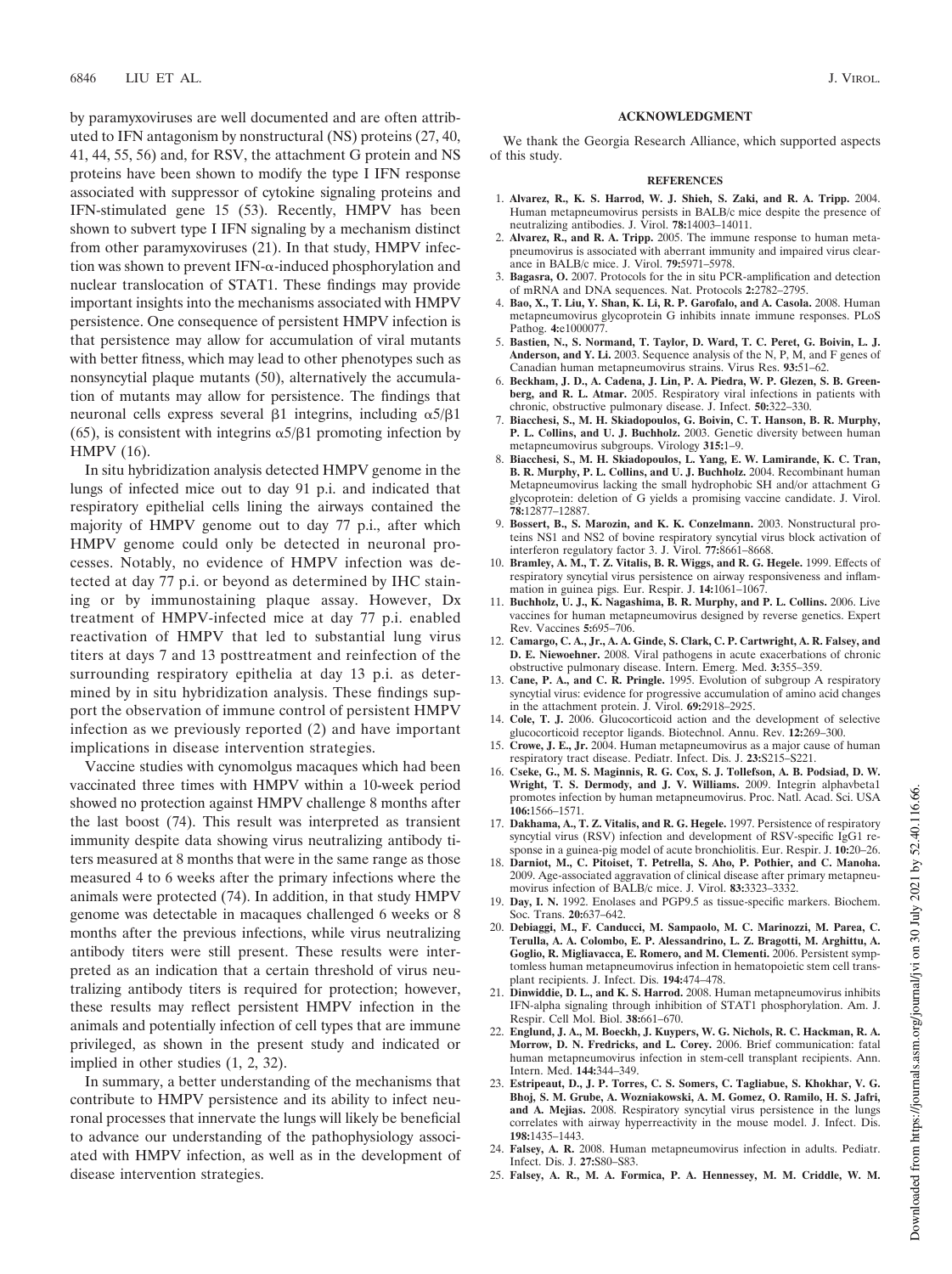**Sullender, and E. E. Walsh.** 2006. Detection of respiratory syncytial virus in adults with chronic obstructive pulmonary disease. Am. J. Respir. Crit. Care Med. **173:**639–643.

- 26. **Falsey, A. R., and E. E. Walsh.** 2006. Viral pneumonia in older adults. Clin. Infect. Dis. **42:**518–524.
- 27. **Fontana, J. M., B. Bankamp, and P. A. Rota.** 2008. Inhibition of interferon induction and signaling by paramyxoviruses. Immunol. Rev. **225:**46–67.
- 28. **Fuentes, S., K. C. Tran, P. Luthra, M. N. Teng, and B. He.** 2007. Function of the respiratory syncytial virus small hydrophobic protein. J. Virol. **81:** 8361–8366.
- 29. **Gotoh, B., T. Komatsu, K. Takeuchi, and J. Yokoo.** 2001. Paramyxovirus accessory proteins as interferon antagonists. Microbiol. Immunol. **45:**787– 800.
- 30. **Groskreutz, D. J., M. M. Monick, T. O. Yarovinsky, L. S. Powers, D. E. Quelle, S. M. Varga, D. C. Look, and G. W. Hunninghake.** 2007. Respiratory syncytial virus decreases p53 protein to prolong survival of airway epithelial cells. J. Immunol. **179:**2741–2747.
- 31. **Halford, W. P., B. W. Gebhardt, and D. J. Carr.** 1996. Mechanisms of herpes simplex virus type 1 reactivation. J. Virol. **70:**5051–5060.
- 32. **Hamelin, M. E., G. A. Prince, A. M. Gomez, R. Kinkead, and G. Boivin.** 2006. Human metapneumovirus infection induces long-term pulmonary inflammation associated with airway obstruction and hyperresponsiveness in mice. J. Infect. Dis. **193:**1634–1642.
- 33. **Hanania, N. A.** 2008. The impact of inhaled corticosteroid and long-acting beta-agonist combination therapy on outcomes in COPD. Pulm. Pharmacol. Ther. **21:**540–550.
- 34. **Harcourt, J., R. Alvarez, L. P. Jones, C. Henderson, L. J. Anderson, and R. A. Tripp.** 2006. Respiratory syncytial virus G protein and G protein CX3C motif adversely affect CX3CR1<sup>+</sup> T-cell responses. J. Immunol. **176:**1600– 1608.
- 35. **Harrod, K. S., R. J. Jaramillo, C. L. Rosenberger, S. Z. Wang, J. A. Berger, J. D. McDonald, and M. D. Reed.** 2003. Increased susceptibility to RSV infection by exposure to inhaled diesel engine emissions. Am. J. Respir. Cell Mol. Biol. **28:**451–463.
- 36. **Hayashida, S., K. S. Harrod, and J. A. Whitsett.** 2000. Regulation and function of CCSP during pulmonary *Pseudomonas aeruginosa* infection in vivo. Am. J. Physiol. Lung Cell. Mol. Physiol. **279:**L452–L459.
- 37. **Hegele, R. G., S. Hayashi, A. M. Bramley, and J. C. Hogg.** 1994. Persistence of respiratory syncytial virus genome and protein after acute bronchiolitis in guinea pigs. Chest **105:**1848–1854.
- 38. **Kahn, J. S.** 2006. Epidemiology of human metapneumovirus. Clin. Microbiol. Rev. **19:**546–557.
- 39. **Kolli, D., E. L. Bataki, L. Spetch, A. Guerrero-Plata, A. M. Jewell, P. A. Piedra, G. N. Milligan, R. P. Garofalo, and A. Casola.** 2008. T lymphocytes contribute to antiviral immunity and pathogenesis in experimental human metapneumovirus infection. J. Virol. **82:**8560–8569.
- 40. **Komatsu, T., K. Takeuchi, and B. Gotoh.** 2007. Bovine parainfluenza virus type 3 accessory proteins that suppress beta interferon production. Microbes Infect. **9:**954–962.
- 41. **Kraus, T. A., L. Garza, and C. M. Horvath.** 2008. Enabled interferon signaling evasion in an immune-competent transgenic mouse model of parainfluenza virus 5 infection. Virology **371:**196–205.
- 42. **Kuiken, T., B. G. van den Hoogen, D. A. van Riel, J. D. Laman, G. van Amerongen, L. Sprong, R. A. Fouchier, and A. D. Osterhaus.** 2004. Experimental human metapneumovirus infection of cynomolgus macaques (*Macaca fascicularis*) results in virus replication in ciliated epithelial cells and pneumocytes with associated lesions throughout the respiratory tract. Am. J. Pathol. **164:**1893–1900.
- 43. **Li, X. Q., Z. F. Fu, R. Alvarez, C. Henderson, and R. A. Tripp.** 2006. Respiratory syncytial virus (RSV) infects neuronal cells and processes that innervate the lung by a process involving RSV G protein. J. Virol. **80:**537– 540.
- 44. **Lo, M. S., R. M. Brazas, and M. J. Holtzman.** 2005. Respiratory syncytial virus nonstructural proteins NS1 and NS2 mediate inhibition of Stat2 expression and alpha/beta interferon responsiveness. J. Virol. **79:**9315–9319.
- 45. **Mahalingam, S., J. Schwarze, A. Zaid, M. Nissen, T. Sloots, S. Tauro, J. Storer, R. Alvarez, and R. A. Tripp.** 2006. Perspective on the host response to human metapneumovirus infection: what can we learn from respiratory syncytial virus infections? Microbes Infect. **8:**285–293.
- 46. **Manoha, C., S. Espinosa, S. L. Aho, F. Huet, and P. Pothier.** 2007. Epidemiological and clinical features of hMPV, RSV and RVs infections in young children. J. Clin. Virol. **38:**221–226.
- 47. **Martin, J. G., S. Siddiqui, and M. Hassan.** 2006. Immune responses to viral infections: relevance for asthma. Paediatr. Respir. Rev. **7**(Suppl. 1)**:**S125– S127.
- 48. **Martinello, R. A., F. Esper, C. Weibel, D. Ferguson, M. L. Landry, and J. S. Kahn.** 2006. Human metapneumovirus and exacerbations of chronic obstructive pulmonary disease. J. Infect. **53:**248–254.
- 49. **Mazzoncini, J. P., Jr., C. B. Crowell, and C. S. Kang.** 2008. Human metapneumovirus: an emerging respiratory pathogen. J. Emerg. Med.
- 50. **McCullough, K. C.** 1983. Characterization of a non-syncytiogenic autonomously replicating variant of measles virus. J. Gen. Virol. **64**(Pt. 3)**:**749–754.
- 51. **McManus, T. E., A. M. Marley, N. Baxter, S. N. Christie, H. J. O'Neill, J. S. Elborn, P. V. Coyle, and J. C. Kidney.** 2008. Respiratory viral infection in exacerbations of COPD. Respir. Med. **102:**1575–1580.
- 52. **Mejias, A., S. Chavez-Bueno, A. M. Gomez, C. Somers, D. Estripeaut, J. P. Torres, H. S. Jafri, and O. Ramilo.** 2008. Respiratory syncytial virus persistence: evidence in the mouse model. Pediatr. Infect. Dis. J. **27:**S60–S62.
- 53. **Moore, E. C., J. Barber, and R. A. Tripp.** 2008. Respiratory syncytial virus (RSV) attachment and nonstructural proteins modify the type I interferon response associated with suppressor of cytokine signaling (SOCS) proteins and IFN-stimulated gene-15 (ISG15). Virol. J. **5:**116.
- 54. **Mullins, J. A., D. D. Erdman, G. A. Weinberg, K. Edwards, C. B. Hall, F. J. Walker, M. Iwane, and L. J. Anderson.** 2004. Human metapneumovirus infection among children hospitalized with acute respiratory illness. Emerg. Infect. Dis. **10:**700–705.
- 55. **Munir, S., C. Le Nouen, C. Luongo, U. J. Buchholz, P. L. Collins, and A. Bukreyev.** 2008. Nonstructural proteins 1 and 2 of respiratory syncytial virus suppress maturation of human dendritic cells. J. Virol. **82:**8780–8796.
- 56. **Parisien, J. P., J. F. Lau, and C. M. Horvath.** 2002. STAT2 acts as a host range determinant for species-specific paramyxovirus interferon antagonism and simian virus 5 replication. J. Virol. **76:**6435–6441.
- 57. **Rohde, G., I. Borg, U. Arinir, J. Kronsbein, R. Rausse, T. T. Bauer, A. Bufe, and G. Schultze-Werninghaus.** 2005. Relevance of human metapneumovirus in exacerbations of COPD. Respir. Res. **6:**150.
- 58. **Sabine Vollstedt, M. F., G. Alber, M. Ackermann, and M. Suter.** 2001. Interleukin-12- and gamma interferon-dependent innate immunity are essential and sufficient for long-term survival of passively immunized mice infected with herpes simplex virus type 1. J. Virol. **75:**9596–9600.
- 59. **Schowalter, R. M., S. E. Smith, and R. E. Dutch.** 2006. Characterization of human metapneumovirus F protein-promoted membrane fusion: critical roles for proteolytic processing and low pH. J. Virol. **80:**10931–10941.
- 60. **Schwarze, J., D. R. O'Donnell, A. Rohwedder, and P. J. Openshaw.** 2004. Latency and persistence of respiratory syncytial virus despite T-cell immunity. Am. J. Respir. Crit. Care Med. **169:**801–805.
- 61. **Sikkel, M. B., J. K. Quint, P. Mallia, J. A. Wedzicha, and S. L. Johnston.** 2008. Respiratory syncytial virus persistence in chronic obstructive pulmonary disease. Pediatr. Infect. Dis. J. **27:**S63–S70.
- 62. **Sin, D. D., and S. F. Man.** 2006. Corticosteroids and adrenoceptor agonists: the compliments for combination therapy in chronic airways diseases. Eur. J. Pharmacol. **533:**28–35.
- 63. **Skiadopoulos, M. H., S. Biacchesi, U. J. Buchholz, J. M. Riggs, S. R. Surman, E. Amaro-Carambot, J. M. McAuliffe, W. R. Elkins, M. St Claire, P. L. Collins, and B. R. Murphy.** 2004. The two major human metapneumovirus genetic lineages are highly related antigenically, and the fusion  $(F)$  protein is a major contributor to this antigenic relatedness. J. Virol. **78:**6927–6937.
- 64. **Spann, K. M., K. C. Tran, B. Chi, R. L. Rabin, and P. L. Collins.** 2004. Suppression of the induction of alpha, beta, and lambda interferons by the NS1 and NS2 proteins of human respiratory syncytial virus in human epithelial cells and macrophages. J. Virol. **78:**4363–4369.
- 65. **Tate, M. C., A. J. Garcia, B. G. Keselowsky, M. A. Schumm, D. R. Archer, and M. C. LaPlaca.** 2004. Specific beta1 integrins mediate adhesion, migration, and differentiation of neural progenitors derived from the embryonic striatum. Mol. Cell Neurosci. **27:**22–31.
- 66. **Tripp, R. A.** 2004. The brume surrounding respiratory syncytial virus persistence. Am. J. Respir. Crit. Care Med. **169:**778–779.
- 67. **Tripp, R. A., L. Jones, and L. J. Anderson.** 2000. Respiratory syncytial virus G and/or SH glycoproteins modify CC and CXC chemokine mRNA expression in the BALB/c mouse. J. Virol. **74:**6227–6229.
- 68. **Tripp, R. A., L. P. Jones, L. M. Haynes, H. Zheng, P. M. Murphy, and L. J. Anderson.** 2001. CX3C chemokine mimicry by respiratory syncytial virus G glycoprotein. Nat. Immunol. **2:**732–738.
- 69. **Tripp, R. A., D. Moore, L. Jones, W. Sullender, J. Winter, and L. J. Anderson.** 1999. Respiratory syncytial virus G and/or SH protein alters Th1 cytokines, natural killer cells, and neutrophils responding to pulmonary infection in BALB/c mice. J. Virol. **73:**7099–7107.
- 70. **Tripp, R. A., D. Moore, J. Winter, and L. J. Anderson.** 2000. Respiratory syncytial virus infection and G and/or SH protein expression contribute to substance P, which mediates inflammation and enhanced pulmonary disease in BALB/c mice. J. Virol. **74:**1614–1622.
- 71. **Tripp, R. A., C. Oshansky, and R. Alvarez.** 2005. Cytokines and respiratory syncytial virus infection. Proc. Am. Thorac. Soc. **2:**147–149.
- Valdovinos, M. R., and B. Gomez. 2003. Establishment of respiratory syncytial virus persistence in cell lines: association with defective interfering particles. Intervirology **46:**190–198.
- 73. **van den Hoogen, B. G., J. C. de Jong, J. Groen, T. Kuiken, R. de Groot, R. A. Fouchier, and A. D. Osterhaus.** 2001. A newly discovered human pneumovirus isolated from young children with respiratory tract disease. Nat. Med. **7:**719–724.
- 74. **van den Hoogen, B. G., S. Herfst, M. de Graaf, L. Sprong, R. van Lavieren, G. van Amerongen, S. Yuksel, R. A. Fouchier, A. D. Osterhaus, and R. L. de Swart.** 2007. Experimental infection of macaques with human metapneumovirus induces transient protective immunity. J. Gen. Virol. **88:**1251–1259.